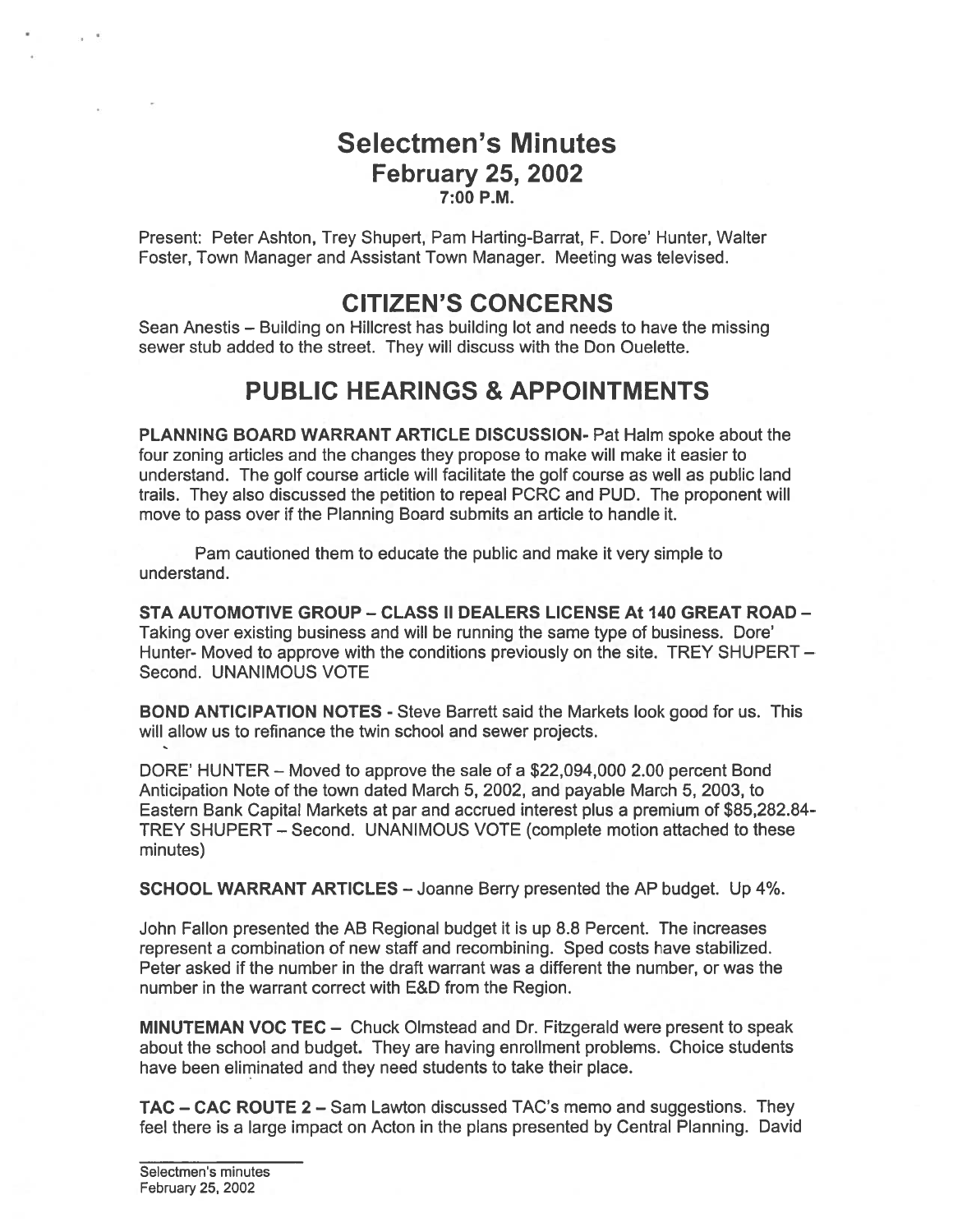Spector — 94 Taylor Road concerned that the Board was moving in the wrong direction but after this meeting he felt more comfortable.

MAKAHA — LIQUOR VIOLATION— Ray Cheng came before the Board to answer why he had not provided <sup>a</sup> copy of his liquor service policy. After <sup>a</sup> fruitless discussion with Mr. Cheng about the policy he developed for the Board's review, DORE' HUNTER — Moved the Board voted to direct Makaha go through Tips and show certification he has taken it, and bring back <sup>a</sup> revised policy in writing attesting that he, only, wrote it and has instructed staff of the policy and to return within <sup>14</sup> days with the revised policy for the Board to review. TREY SHUPERT — Second. UNANIMOUS VOTE. Peter again said he wants him to go through Tips and write us <sup>a</sup> letter certifying he has completed course. They suggested he contact Jack Mendosa about sharing the cost of <sup>a</sup> Tip Class. DH/TS

The Board suggested he contact Jack Mendosa to ge<sup>t</sup> copies of their guidelines and information on the Tips Program.

#### SELECTMEN'S BUSINESS

TEAMING AGREEMENT —Don said he had minor revisions in item 10 and has not had <sup>a</sup> chance to do it yet. DORE' HUNTER - Move to suppor<sup>t</sup> the Teaming Agreement with change to item <sup>10</sup> and authorize and sign the signature page. TREY SHUPERT - Second. UNANIMOUS VOTE

WARRANT DISCUSSION - Need to ge<sup>t</sup> an article from Terry Lindgren. They agreed they needed to have an A and <sup>B</sup> budget ready.

They are going to add <sup>a</sup> new article before the Citizen's Petition- DORE' HUNTER - Move we pu<sup>t</sup> in language of paragrap<sup>h</sup> <sup>F</sup> of Feb <sup>25</sup> Memo and to recommend it on the warrant. TREY SHUPERT — Second. UNANIMOUS VOTE.

Dore' was conflicted thinks teaming is <sup>a</sup> fine idea, does not oppose team but felt we could wait.

Pam was concerned that these children are at <sup>a</sup> difficult age and need <sup>a</sup> team size that is manageable. She thinks we need to have the teams. She felt we need to do what we can to help the children. She feels the Board of Selectmen should not be making decisions for the school system regarding programs.

Trey noted he is in favor of the  $7<sup>th</sup>$  grade team and agrees with the concept but felt they could make cuts elsewhere. He suggested we defer at this point and to see what ALG meeting holds.

Charlie agree<sup>d</sup> with Pam about not managing the schools program. He said that it is appropriate to look over the overall financial situation facing us, if we vote these numbers we will have to use free cash.

Financial Soft ware — we are not ready to move ahead at this point the number now looks like \$200,000 as opposed to \$400,000

DORE' HUNTER — Moved to pu<sup>t</sup> an article in warrant for \$25,000 out of JTAC. TREY SHUPERT — Second. UNANIMOUS VOTE.

Selectmen's minutes February 25, 2002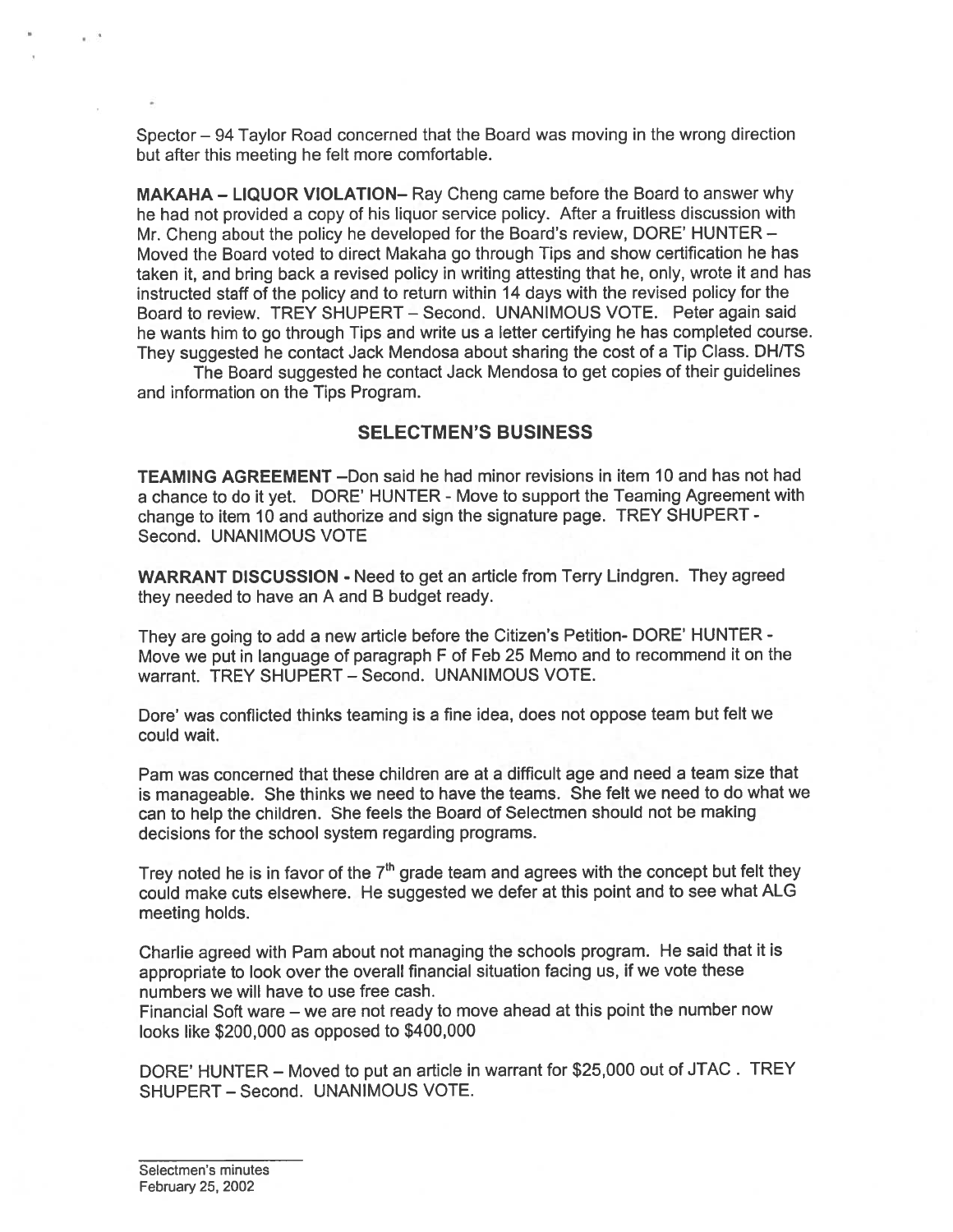TREY SHUPERT - Move to accep<sup>t</sup> the operating budget based upon the new numbers presented tonight, WALTER FOSTER — Second. UNANIMOUS VOTE.

O&M — They discussed and will not vote it this year and research it further.

PETITIONER'S SPECIAL TOWN MEETING -It was suggested that we call the special town meeting for April 2, Tuesday at 7:00 P.M. at ABRHS Auditorium TREY SHUPERT — Moved to hold the special on April 2 at 7:00, and to close the warrant for the Special at the conclusion of this meeting. DORE' HUNTER — Second. UNANIMOUS VOTE.

DORE' HUNTER - Move we don't recommend the special Article to demolish the Towne School. TREY SHUPERT — Second. UNANIMOUS VOTE. Peter would be the Selectman assigned.

ZONING ARTICLE- Mr. Melon, Piper Road — Walter Foster recused himself. They wanted to be sure that it was not housekeeping, that it was left that way and it was intentionally done. They wanted Roland to write an affidavit,

DORE' HUNTER — Moved to Transmit the petition to Planning Board and we notify the owners of the other two parcels and to include the other two parce<sup>l</sup> owners and an affidavit indicating it was not an oversight. TREY SHUPERT — Second. UNANIMOUS VOTE

SITE PLAN DISCUSSION 11113197-360 — 80-82 NAGOG PARK DORE' HUNTER — Moved to approve. PAM HARTING-BARRAT — Second. UNANIMOUS VOTE.

### RESOLUTION SUPPORTING PRODUCER TAKE BACK OF CRT's, ELECTRONICS AND HOUSEHOLD HAZARDOUS PRODUCTS

DORE' HUNTER — Moved to Endorse the Proclamation. PAM HARTING — BARRAT. SECOND. UNANIMOUS VOTE.

SKATE PARK — Peter discussed the draft letter under Peter's signature on surplus parce<sup>l</sup> of land Hayward at Route 2. DORE' HUNTER - Moved we authorize letter and modify as he thinks needed. TREY SHUPERT — Second. UNANIMOUS VOTE. We should CC our legislators

UPDATE ON PCRC/PUD BYLAW STUDY COMMITTEE — Trey updated the Board of the results of the study committee. They have made <sup>a</sup> lot of good progress on the repeal. They have agree<sup>d</sup> based upon Roland's review that there are no current parcels that qualify for PUD. They have spoken to Town Counsel and he has said that if it is repealed it could cause trouble for Acorn Park. Counsel has suggested an article before this one that says Planning Board can not approve any PUD and would signal all that PUD's are closed out and to amend the bylaw making it clear. If voted positively at town meeting the petitioner's would move to pass over their article. Trey wanted suppor<sup>t</sup> to go forward with an expanded study group and repor<sup>t</sup> back to the board. Peter suggested they check into other community's bylaws to see what they have. Dore' asked that Trey write an objective for the committee as well as an end date for the committee.

Selectmen's minutes February 25, 2002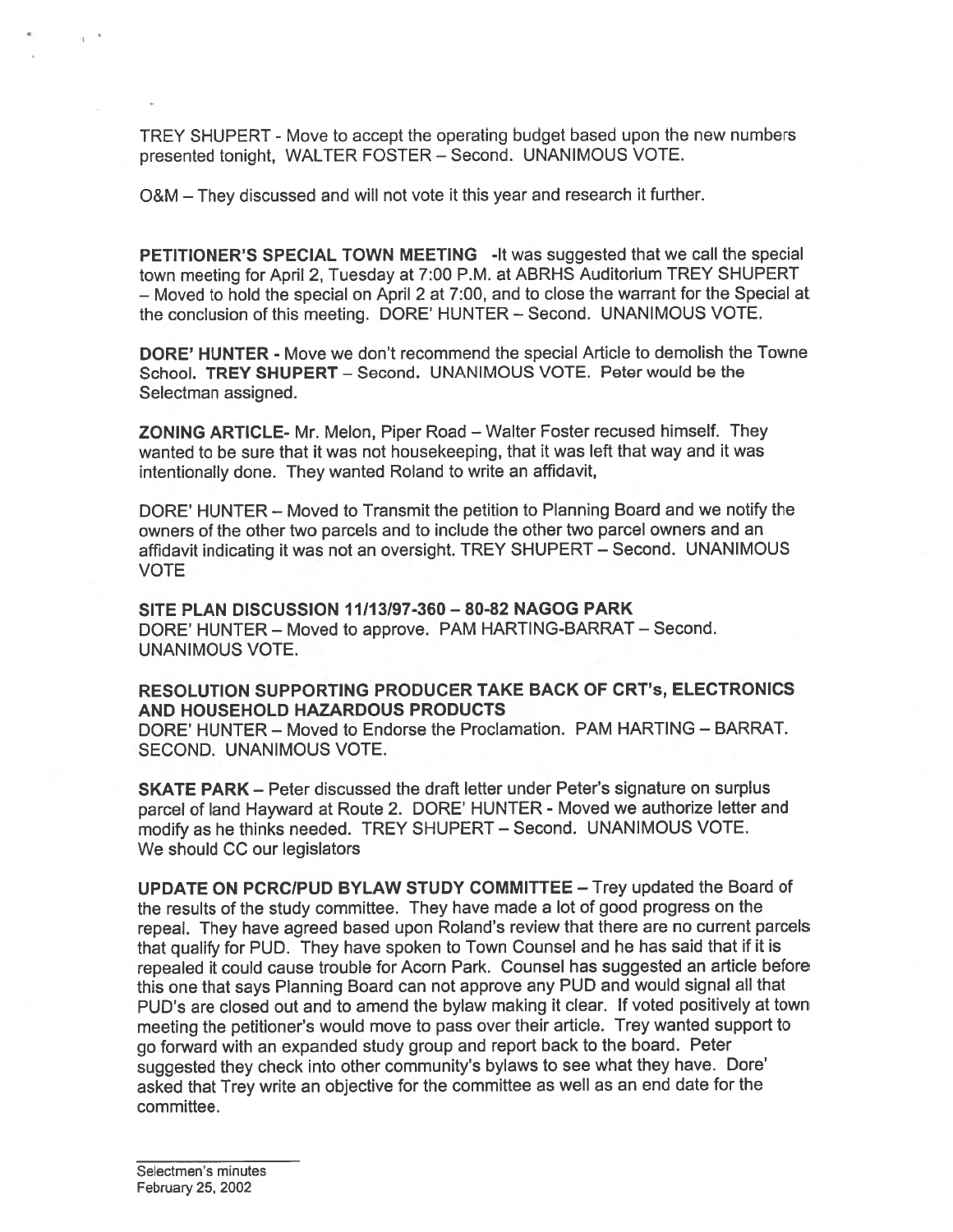#### OTHER BUSINESS

Exchange Hall — Trey discussed the proposal presented by Glenn Berger. He is moving slowly and wants to work out <sup>a</sup> deal with the Town to use parking lot or purchase our small lot

MBTA ADVISORY BOARD — Dote' noted that they will be meeting to discuss capital expenditures.

Pam asked about the Sewer Commissioner's and when members of BOS would no longer serve in that position. Peter felt we needed to ge<sup>t</sup> it up and running.

# CONSENT AGENDA

TREY SHUPERT — Moved to approve with change to taxes on #21 and #22, we have had <sup>a</sup> grea<sup>t</sup> deal of delay on the sewer project because of NStar. We have already paid them. He says we need to ge<sup>t</sup> <sup>a</sup> better handle on this and Don will need to send <sup>a</sup> letter to inform them we will be taking and copies to Public utilities. We will Grant this, petition, but pu<sup>t</sup> letter attached to it expressing our displeasure with the delays. PAM HARTING BARRAT — Second. UNANIMOUS VOTE OTHER BUSINESS<br>
Exchange Hall – Trey discussed the proposal presented alsowly and wants to work out a deal with the Town to use<br>
small lot<br>
MBTA ADVISORY BOARD – Dore' noted that they will be<br>
expenditures.<br>
Pam asked abou

## TOWN MANAGER'S REPORT

Don reminded the Board about the 2020 meeting on Monday.

# EXECUTIVE SESSION

Christine Joyce Clerk

Date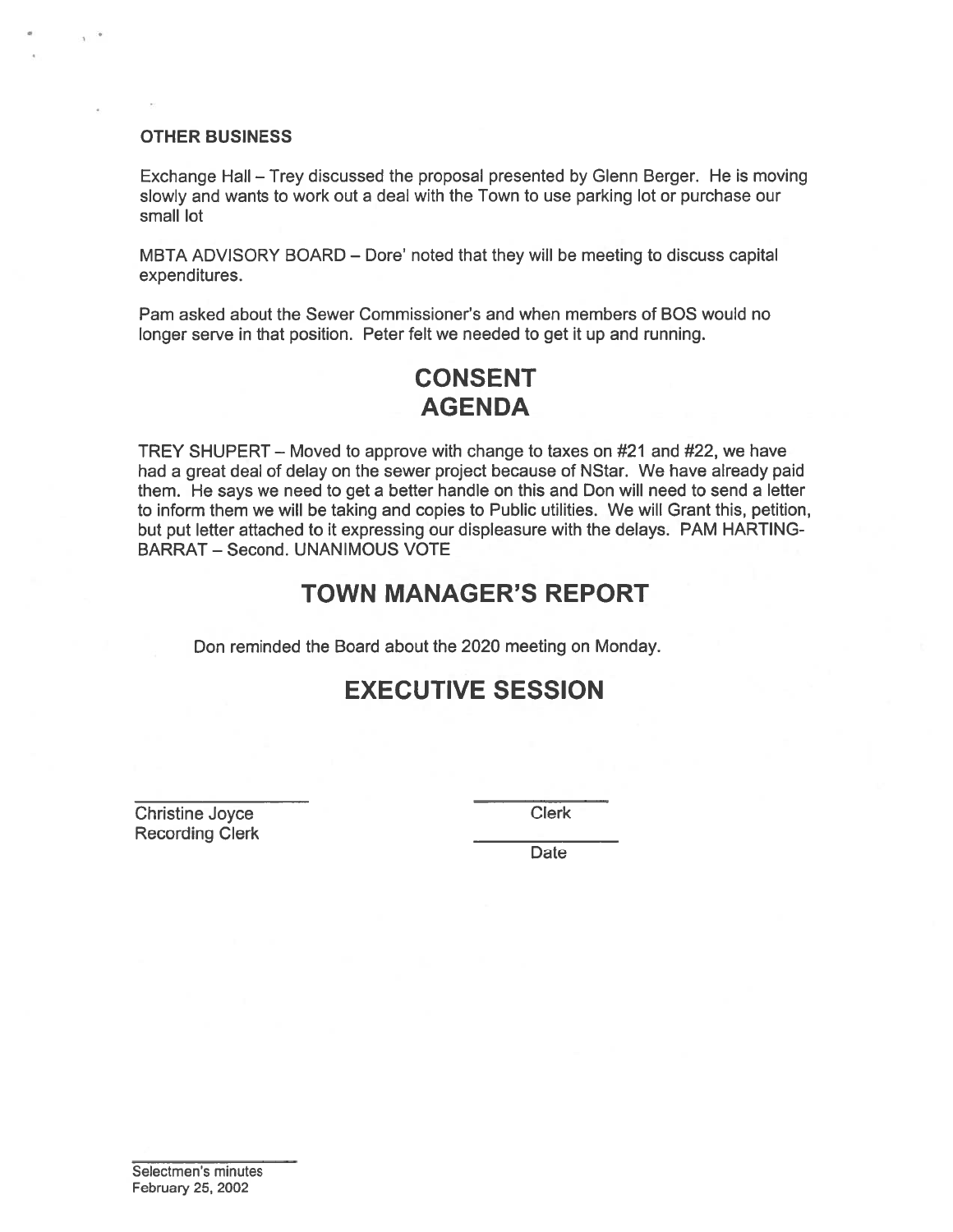February 22, 2002

TO: Board of Selectmen

 $1.3$ 

FROM: Peter Ashton, Chairman

SUBJECT: Selectmen's Report

# FEBRUARY 25, 2002 PLEASE NOTE THAT THE MEETING BEGINS AT 7:00 P.M.

## I. CITIZEN'S CONCERNS

### II. PUBLIC HEARINGS & APPOINTMENTS

- 1. 7:01 PLANNING BOARD WARRANT ARTICLE DISCUSSION Planning Board representatives will meet with the Board to discuss <sup>p</sup>lanning related articles on the Annual Town Meeting Warrant.
- 2. 7:10 STA AUTOMOTIVE GROUP CLASS II DEALERS LICENSE, 140 Great Road Enclosed <sup>p</sup>lease find application for <sup>a</sup> Class II Dealers License, along with staff comment.
- 3. 7:15 BOND ANTICIPATION NOTES RESULTSISIGN OFF. Staff will presen<sup>t</sup> the results of bond bids received February 21, for Board consideration.
- 4. 7:20 SCHOOL WARRANT ARTICLES- The School representatives will be presen<sup>t</sup> to discuss their Warrant Articles
- 5. 7:50 MINUTEMAN VOC-TECH Supt. Fitzgerald will be in to discuss Minuteman's budget Article for FY03.
- 6. 8:00 TAC Enclosed <sup>p</sup>lease find <sup>a</sup> memo from the Transportation Advisory Committee regarding proposed Route <sup>2</sup> improvement alternatives. Representatives of the TAC will discuss these comments with the Board.
- 7. 8:30 MAKAHA Mr. Cheng will be in to discuss the delay in his providing <sup>a</sup> liquor service policy as required by the Board. Also enclosed is another notice from the District Attorney's Office.

### III. SELECTMEN'S BUSINESS

8. TEAMING AGREEMENT - Enclosed please find a copy of the proposed Information Technology Teaming Agreement for Board consideration.

9. WARRANT DISCUSSION - Enclosed please find the latest version of the warrant, as well as <sup>a</sup> Citizen's Petition to demolish the Towne School building.

10. PETITIONER's SPECIAL TOWN MEETINGS — Enclosed please find two petitions for Special Town Meetings for Board Consideration.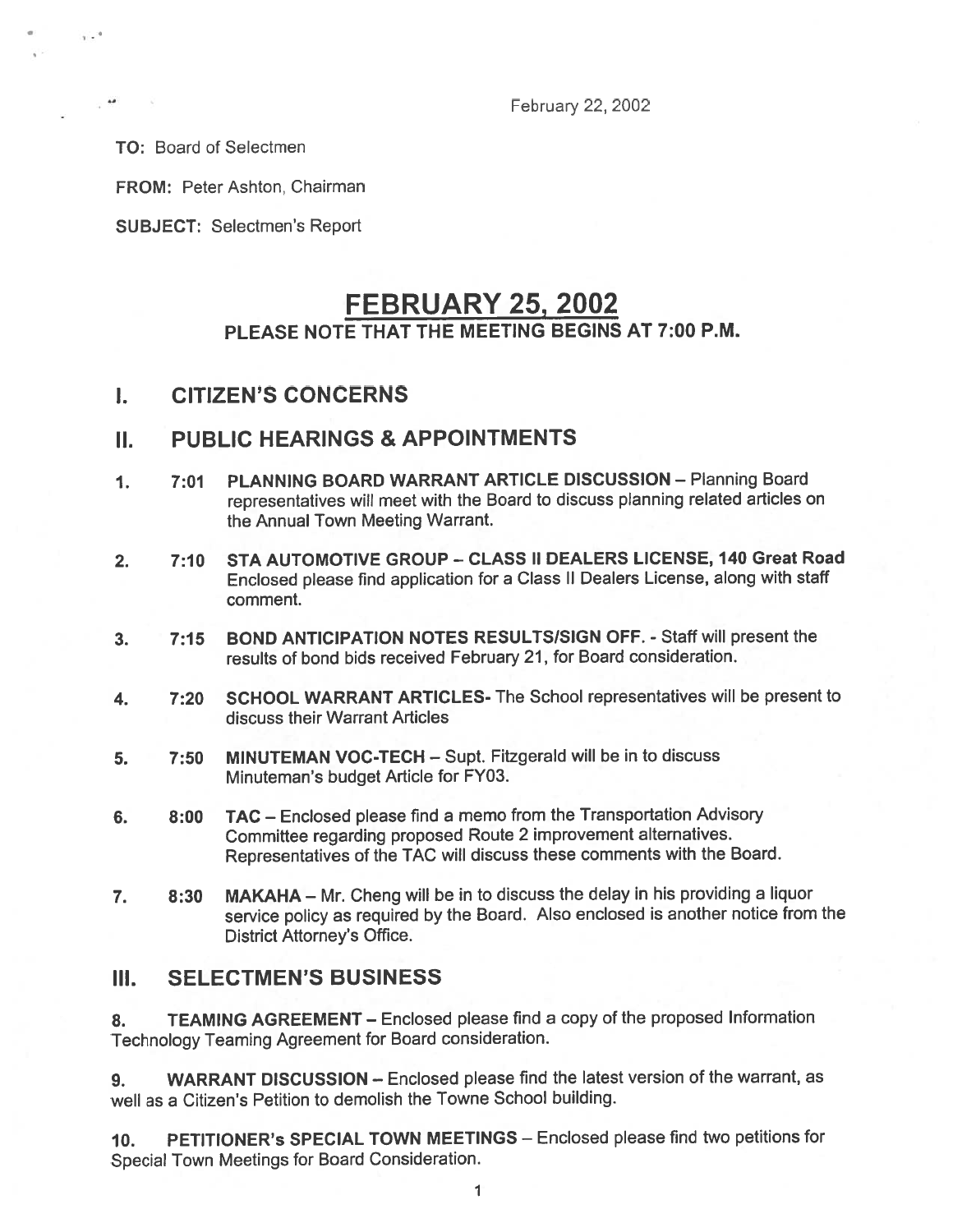11. EXTENSION REQUEST SITE PLAN #11/13/97-360, 80-82 Nagog Park — Enclosed <sup>p</sup>lease find materials from the Building Commissioner for Board action.

12. RESOLUTION SUPPORTING PRODUCER TAKE BACK OF CRTs, ELECTRONICS & HOUSEHOLD HAZARDOUS PRODUCTS. Enclosed <sup>p</sup>lease find <sup>a</sup> proposa<sup>l</sup> resolution for Board consideration.

13. SKATE PARK - Enclosed please find a draft response to the State regarding the Stateowned Surplus Property along Route 2 Eastbound @Hayward Road.

14. EXCHANGE HALL — Selectmen Shupert will address the Board regarding the enclosed.

15. UPDATE ON PCRC/PUD BYLAW STUDY COMMITTEE — Selectmen Shupert will email and update to the Board this weekend and be prepare<sup>d</sup> to discuss it on Monday

16. OTHER BUSINESS

 $\sim$   $\sim$ 

### IV CONSENT AGENDA

17. APPROVE MINUTES - Enclosed please find the minutes from January 28 and January 4<sup>th</sup> for Board action.

18. RECREATION ASSOCIATE MEMBER - Enclosed please find Ms. Gallagher's VCC sheet and the VCC's recommendation to appoint her as an Associate Member to the Recreation Commission for <sup>a</sup> term to expire June 30, 2002.

19. USE OF TOWN COMMON — Enclosed <sup>p</sup>lease find <sup>a</sup> reques<sup>t</sup> and staff comment with regar<sup>d</sup> to the use of the town Common for the Acton Garden Club Plant Sale.

20. ONE-DAY LIQUOR LICENSE — Enclosed <sup>p</sup>lease find <sup>a</sup> reques<sup>t</sup> from the Boxboro PTO for <sup>a</sup> One day liquor license in conjunction with their Auction for Board review.

21. SITE PLAN SPECIAL PERMIT - #12/18/01-380 — Enclosed <sup>p</sup>lease find the draft decision prepared by staff.

22. CONDUIT LOCATION — 9-13 Rail Road Street — Enclosed <sup>p</sup>lease find the reques<sup>t</sup> from Boston Edison and staff comment.

## V. TOWN MANAGER'S REPORT

### VI EXECUTIVE SESSION

### ADDITIONAL INFORMATION

Enclosed <sup>p</sup>lease find additional correspondence that is strictly informational and requires no Board action.

#### FUTURE AGENDAS

To facilitate scheduling for interested parties, the following items are scheduled for discussion on future agendas. This IS NOT <sup>a</sup> complete Agenda.